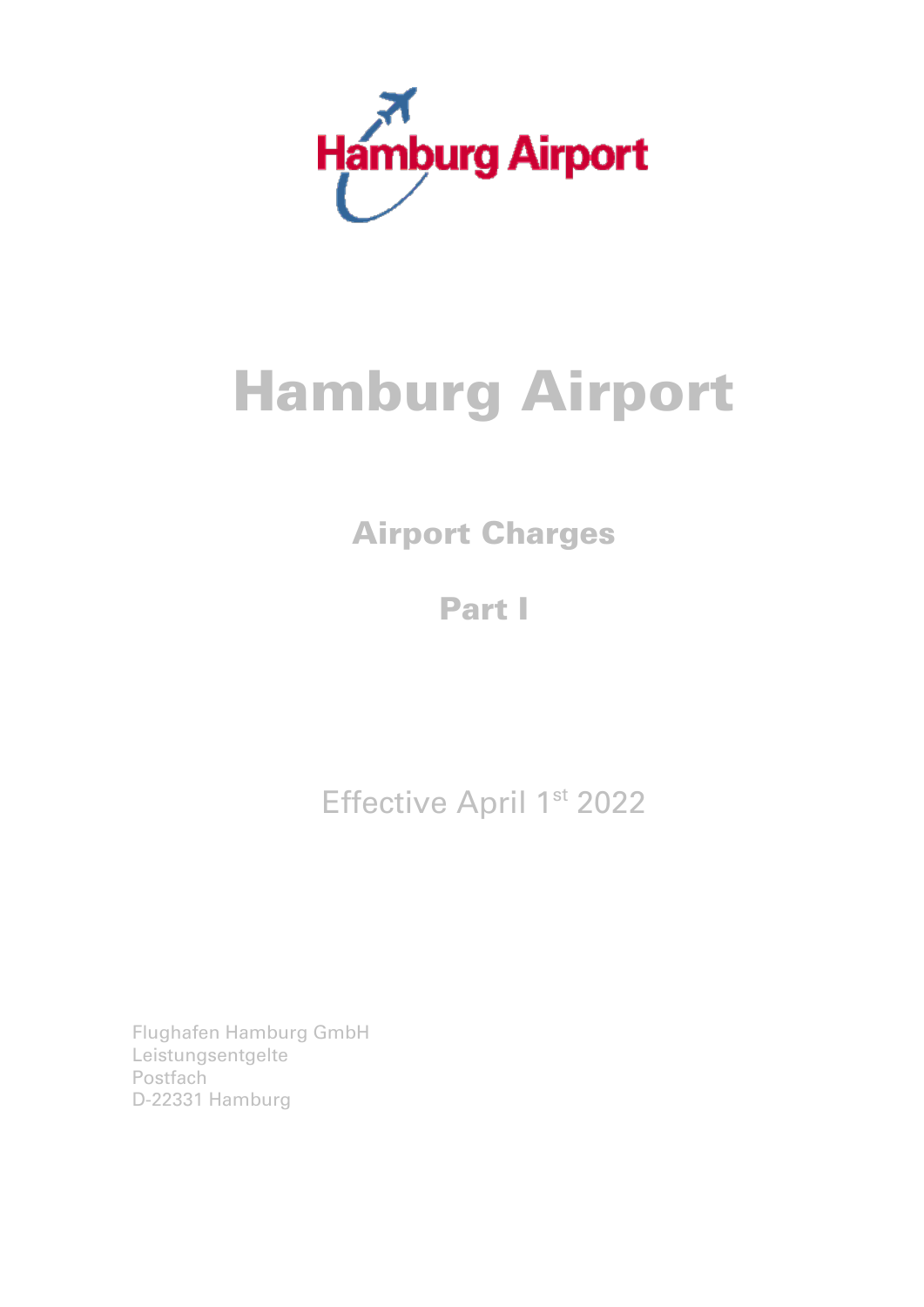Translation from German, only the German version is relevant.

## **Contents**

| <b>Chapter   Airport Usage Regulations (Excerpts)</b> |   |
|-------------------------------------------------------|---|
| <b>Chapter II General Terms and Conditions</b>        |   |
| <b>Chapter III Regulations for Airport Charges</b>    | 2 |

| $\mathbf{2}$ |  |
|--------------|--|
|              |  |
| 4            |  |
| 5            |  |
| 6            |  |
| 7            |  |
| 8            |  |

For further information, please contact:

Flughafen Hamburg GmbH Leistungsentgelte

#### Sven Wilhelm and Laura Hutter

 $\bullet$  +49 (40) 50 75-2317 and -3556

 $\implies$  +49 (40) 50 75-32 77

 $\equiv$  invoice@ham.airport.de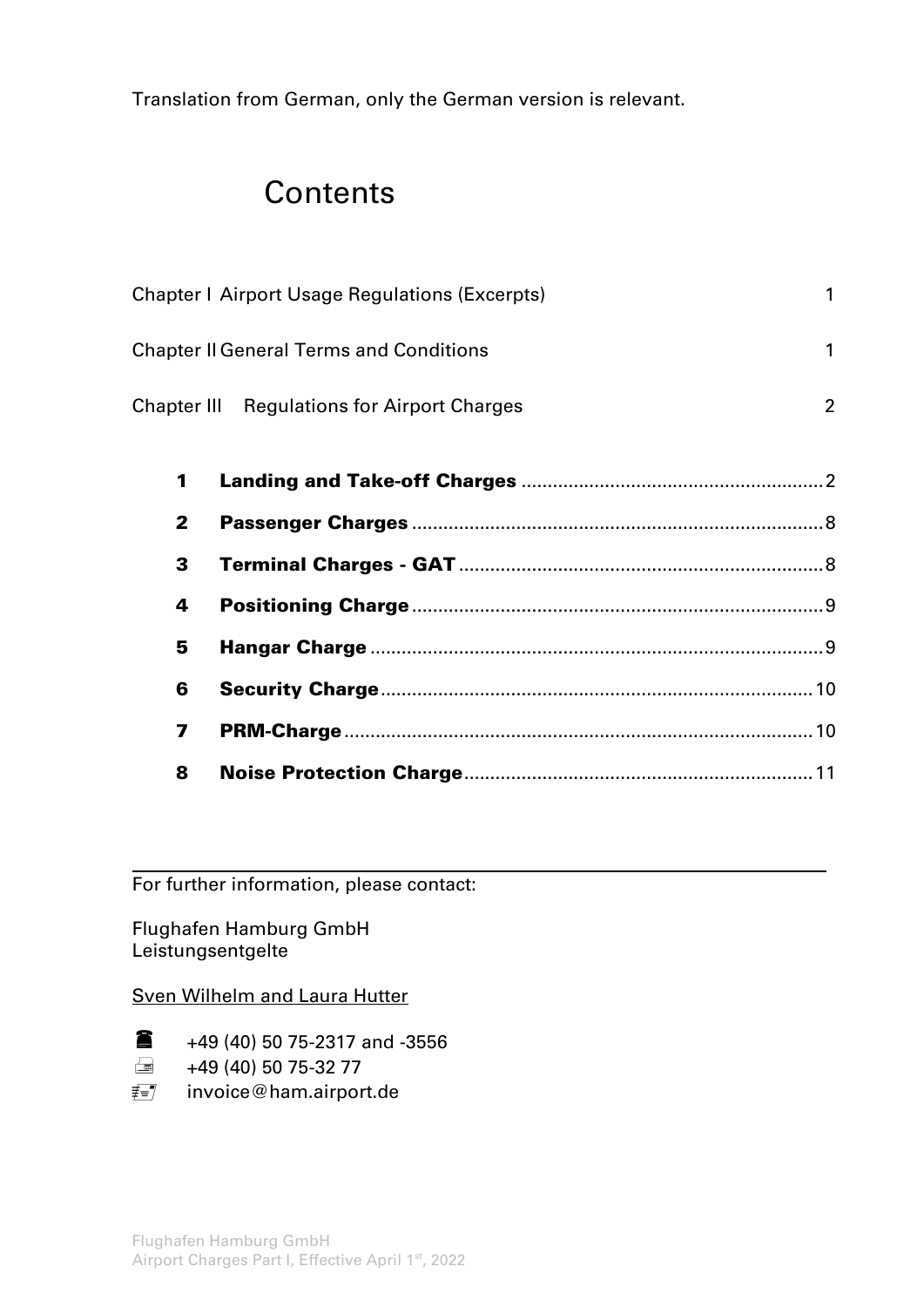## Chapter I Airport Usage Regulations (Excerpts)

- 1.1 All usage of the Airport, including but not limited to entering or traversing the Airport with or without aircraft, vehicles or other equipment, is subject to these usage regulations and to all stipulations and instructions issued by the Airport operator for the purpose of implementing these regulations.
- 1.2 Usage of the Airport is permitted subject to payment of the appropriate charges as specified in the regulations for Airport Charges. The Airport's terms of payment as constituted at the time of usage shall also apply (cf. Appendix 6). The utilisation restrictions imposed in the Authorisation to Operate an Airport, as published in the edition of the Aeronautical Information Publication (AIP) for Germany ("Luftfahrthandbuch Deutschland") current at the time of usage, including maps, must be observed.
- 1.3 The aircraft operators are responsible to provide the Airport with all documents necessary for the assessment of utilisation entitlement and for the calculation of charges.
- 1.4 All agreements, licenses and permissions required by these usage regulations must be obtained prior to usage of the Airport.

#### Chapter II General Terms and Conditions

- 1 An emergency landing resulting from technical problems or failures encountered on an aircraft, or from a threatened or real act of violence or due to medical emergencies on board passengers shall not be subject to landing, take-off or passenger charges, provided the Airport was not the scheduled destination of the flight in question. A diverted landing shall not be considered to be an emergency landing.
- 2 The following are jointly and severally liable for all debts incurred in respect of these regulations:
	- the airline under whose Airline Code and Flight Number the respective flight takes place;
	- the airlines under whose Airline Codes and Flight Numbers the respective flight takes place (Codesharing);
	- the aircraft operator;
	- the natural or legal person having usage of the aircraft whilst not the aircraft's operator or owner, such as a lessee or person renting the aircraft.
	- The owner of the aircraft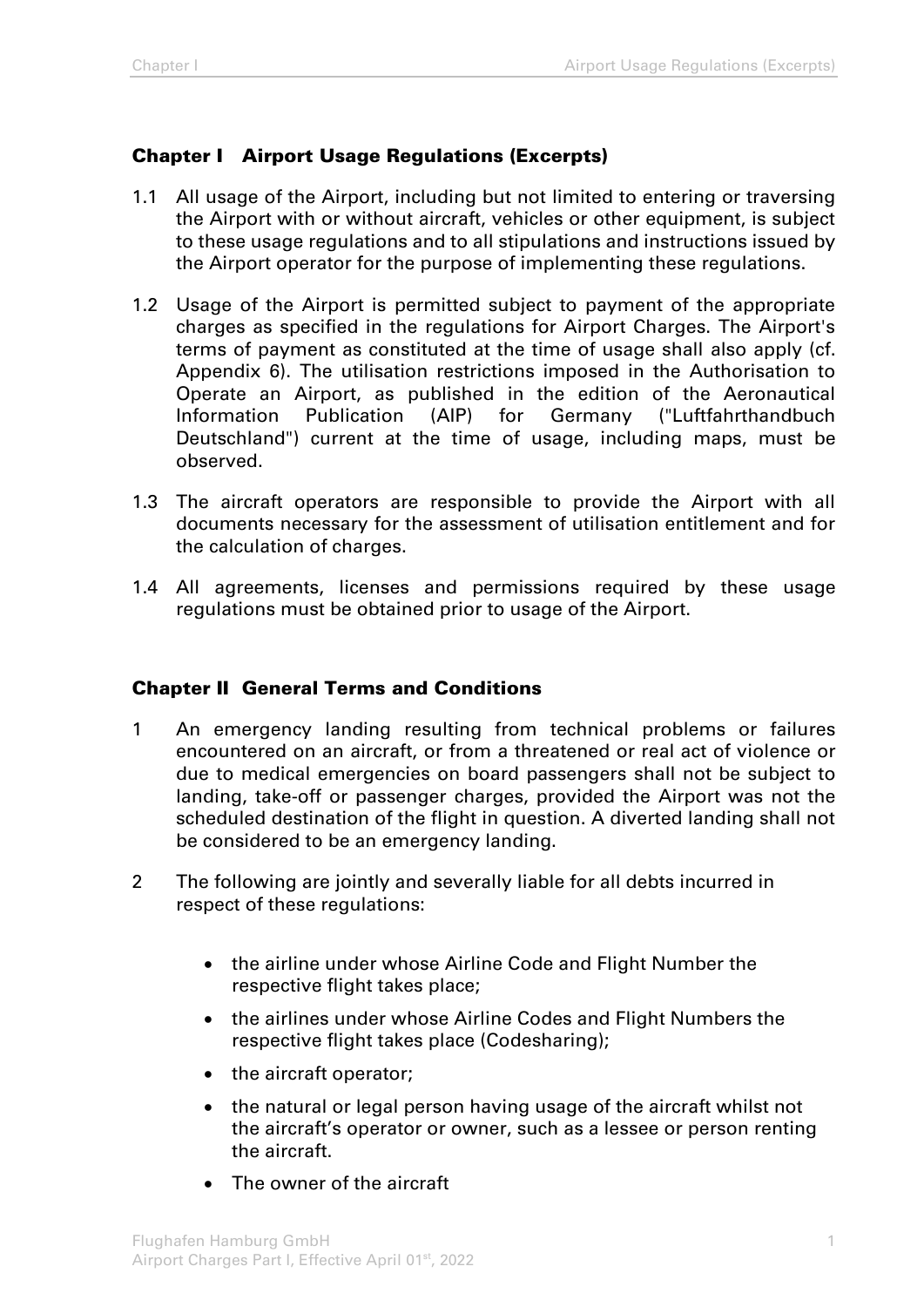- 3 Charges shall be paid in euros before take-off. Charges may be paid after usage subject to prior agreement and the provision of a security deposit in the form of cash or an unrestricted bank guarantee issued by a major bank resident in Germany. The Airport will levy late payment interest at a level of 3% over the current base rate, subject to a minimum of 8%, on all late settlements.
- 4 All charges count as charges ("Entgelte") in respect of §10 Paragraph 1 of the Value Added Tax Act ("Umsatzsteuergesetz"). The Airport user (deptor) is therefore liable for value added tax if and when the services provided are subject to value added tax.
- 5 For the accounting time counts the local time at Hamburg Airport (HAM, EDDH)

#### Chapter III Regulations for Airport Charges

#### 1 Landing and Take-off Charges

- 1.1 Every landing and take-off at Hamburg Airport is subject to a charge (landing charge or take-off charge, respectively). Charges, payable to the Airport operator, are calculated with respect to specified time periods.
- 1.2 Landing and take-off charges are also payable in the case of touch-and-go manoeuvres.
- 1.3 Landing and take-off charges are calculated on the basis of the Maximum Take-Off Mass (MTOM) as specified in the licensing documents of the aircraft in use, regardless of the actual operating criteria. The MTOM shall be provided by presentation of the Airplane Flight Manual (AFM) – Basic Manual Section for Weight Limitations or by the noise emission certification of the aircraft. Until this document is presented, the highest known MTOM for the make and model of aircraft in operation shall be used. Retroactive reimbursements will not be issued.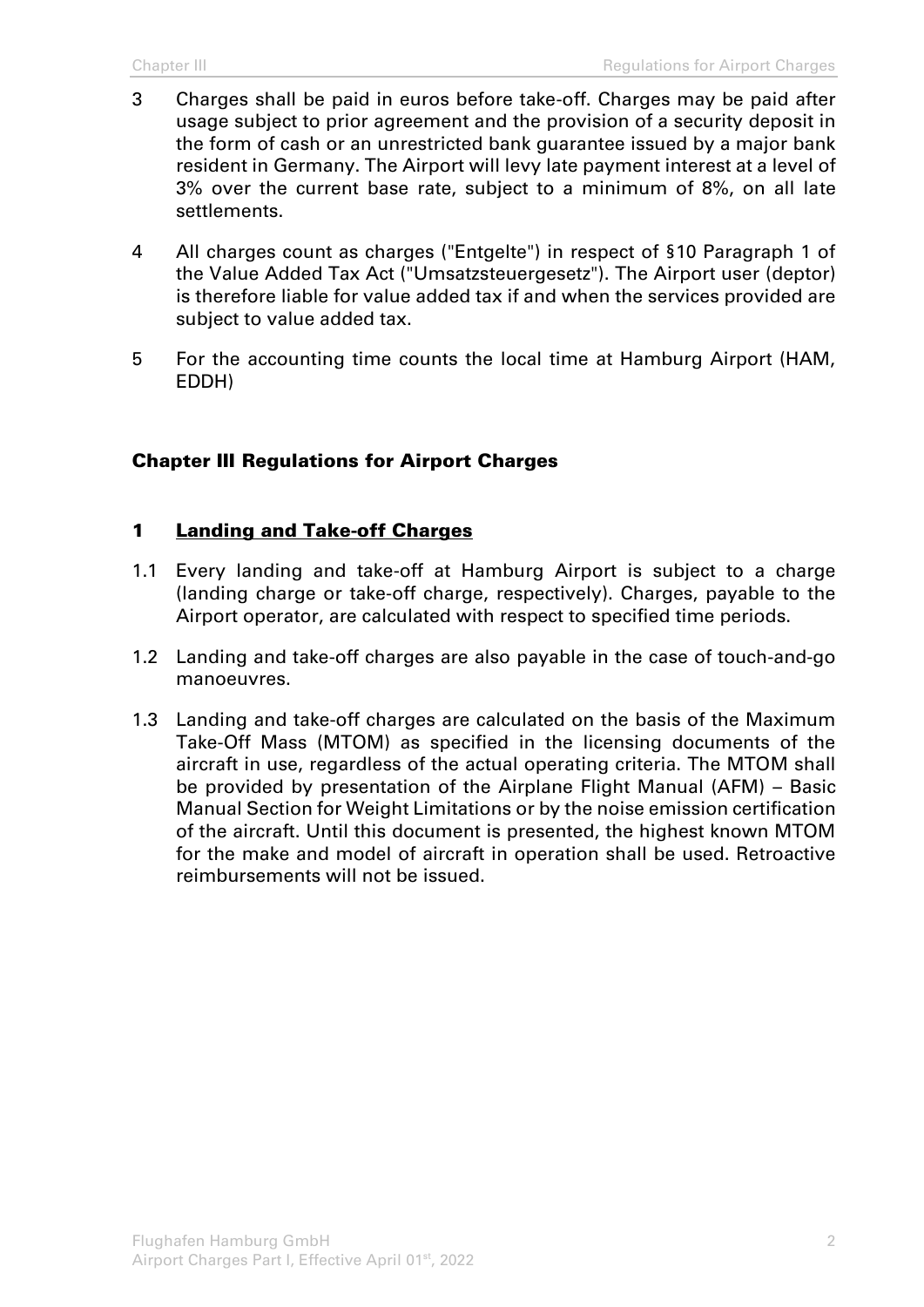1.4 The MTOM-based component of the landing and take-off charges for powered aircraft is as follows:

|                                                   | EUR per landing<br>and per take-off |
|---------------------------------------------------|-------------------------------------|
| Jet turbine aircraft                              |                                     |
| per 1,000 kg (or part thereof) MTOM               | 3.09                                |
|                                                   |                                     |
| Aircraft with other power unit                    |                                     |
| up to 1,200 kg MTOM                               | 10.27                               |
| from 1,200 kg to 2,000 kg MTOM                    | 18.62                               |
|                                                   |                                     |
| over 2,000 kg MTOM (per 1,000 kg or part thereof) |                                     |

- 1.5 For the weight of the aircraft exceeding the maximum take-off weight of 250 tons MTOM the fee specified under 1.4 will be reduced by 70% from the current EUR 3.09 per 1,000 kg MTOM per take-off and per landing to EUR 0.93 per 1,000 kg of MTOM per take-off and per landing.
- 1.6 For single aisle aircraft with a range of more than 8,000 km (e.g. A321XLR) and from a flight distance of more than 5,000 km from Hamburg, the in 1.4 stated charge of EUR 3.09 per take-off and landing is reduced by 20% to EUR 2.48 per 1,000 kg MTOM per take-off and landing.
- 1.7 The noise emission surcharge (noise emission classes), late arrival, night surcharge and emission-based charges are excluded from the reduction stated in 1.5 and 1.6.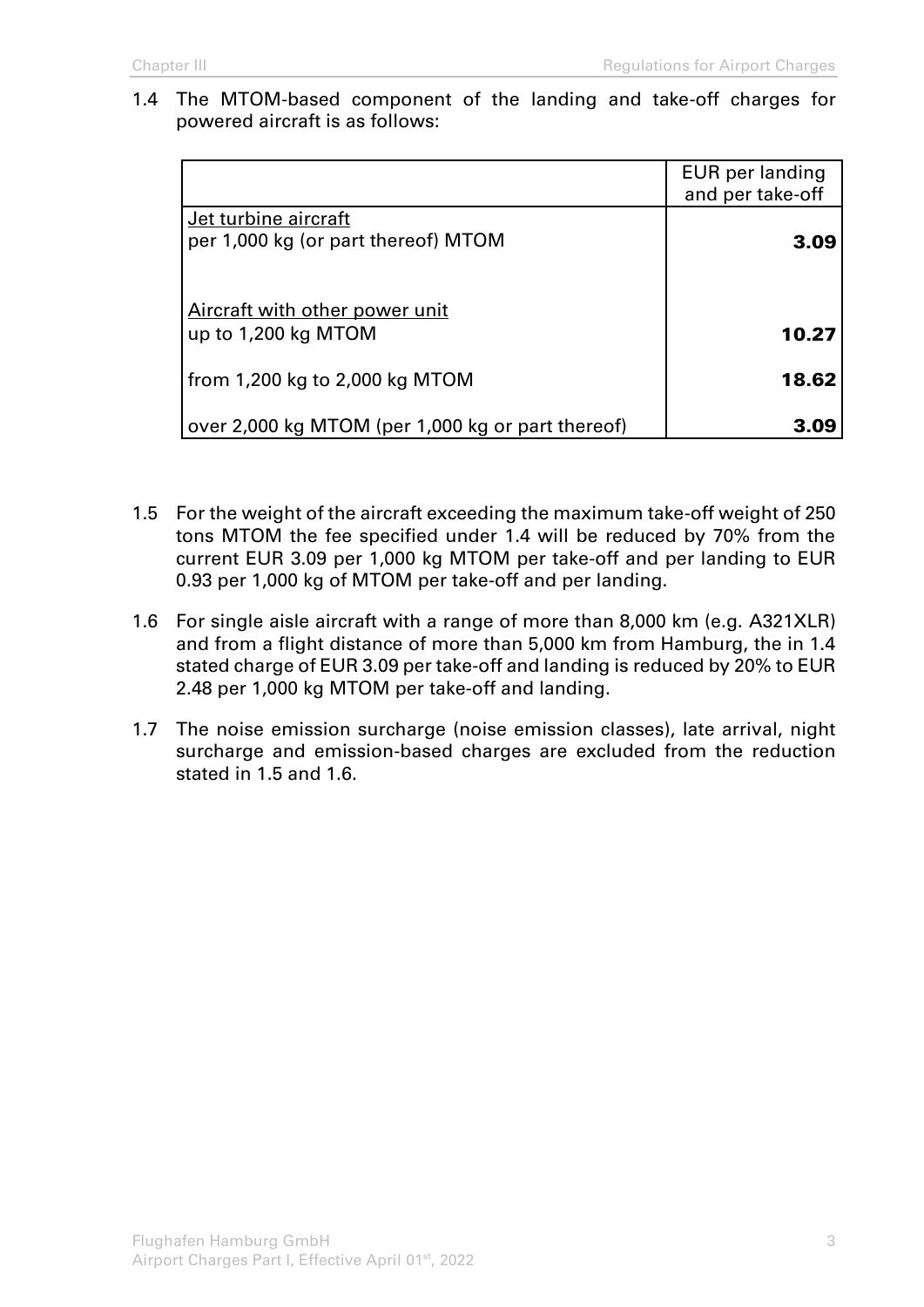1.8 A noise surcharge will be levied on all landings and take-offs of aircraft exceeding 2,000 kg MTOM. The noise surcharge is graduated according to noise emission classes. The noise emission classes are based on average noise emission levels per aircraft type and series, as measured in Hamburg.

| <b>Noise classes</b> |                       |                       |                       |                       |                       |                      |
|----------------------|-----------------------|-----------------------|-----------------------|-----------------------|-----------------------|----------------------|
| $\mathbf 1$          | $\overline{2}$        | 3                     | 4                     | 5                     | 6                     | $\overline{7}$       |
| to 71.9<br>dB(A)     | 72.0 to<br>74.9 dB(A) | 75.0 to 77.9<br>dB(A) | 78.0 to 80.9<br>dB(A) | 81.0 to 83.9<br>dB(A) | 84.0 to 86.9<br>dB(A) | from $87.0$<br>dB(A) |
| 12.16 €              | 28.73€                | 64.09€                | 134.81 €              | 400.02€               | 1,348.13 €            | 4,066.50 €           |
| AC68                 | A220                  | A3181                 | A300F                 | A3002                 | A3004                 | AN12                 |
| AC69                 | A320neo               | A3191                 | A300S                 | A3006                 | B7272                 | AN4R                 |
| AC6T                 | <b>ACJ</b>            | AJ25                  | A3201                 | A3102                 | <b>FK28</b>           | B7471                |
| AN <sub>2</sub>      | AT72                  | B7376                 | A3202                 | A3103                 | <b>IL96</b>           | B7472                |
| AT42                 | AT722                 | <b>BA461</b>          | A3211                 | A3302                 | <b>MD11</b>           | B7473                |
| AT423                | AT725                 | <b>BA462</b>          | A3212                 | A3402                 | <b>MD81</b>           | <b>B747S</b>         |
| AT424                | B737 MAX              | BA463                 | A321neo               | A3403                 | <b>MD82</b>           | C141                 |
| AT425                | <b>BD70</b>           | <b>BE40</b>           | A3303                 | A3405                 | MD83                  | DC103                |
| ATP                  | <b>BE39</b>           | <b>BJ40</b>           | A3406                 | A350                  | <b>MD88</b>           | <b>DC93</b>          |
| <b>BA31</b>          | <b>BE55</b>           | C337                  | <b>AN74</b>           | A3808                 | <b>TU54</b>           | G <sub>2</sub>       |
| <b>BA41</b>          | <b>BE60</b>           | C560                  | B7373                 | AN26                  |                       | G <sub>3</sub>       |
| <b>BE02</b>          | BN <sub>2</sub>       | C650                  | B7375                 | B7372                 |                       | IL <sub>62</sub>     |
| <b>BE10</b>          | C414                  | CRJ9                  | B7377                 | B7374                 |                       | IL76                 |
| <b>BE20</b>          | C <sub>525</sub>      | <b>CRJX</b>           | B7378                 | B7474                 |                       | <b>YK42</b>          |
| <b>BE30</b>          | C551                  | <b>DA10</b>           | B7379                 | B7673                 |                       |                      |
| BE3B                 | CJ <sub>1</sub>       | <b>DA20</b>           | B7572                 | B7773                 |                       |                      |
| <b>BE58</b>          | CJ <sub>2</sub>       | <b>DA90</b>           | B7573                 | B7879                 |                       |                      |
| <b>BE90</b>          | CJ3                   | DC <sub>3</sub>       | <b>B757F</b>          | <b>B787X</b>          |                       |                      |
| <b>BE99</b>          | <b>CL30</b>           | E170                  | B7672                 | C <sub>130</sub>      |                       |                      |
| C303                 | CRJ7                  | E175                  | B7772                 | MD87                  |                       |                      |
| C310                 | D328J                 | E190                  | B7878                 | YK40                  |                       |                      |
| C340                 | E145                  | E195                  | <b>BBJ</b>            |                       |                       |                      |
| C404                 | <b>EC55</b>           | <b>FK10</b>           | <b>BH06</b>           |                       |                       |                      |
| C421                 | G <sub>5</sub>        | <b>FK27</b>           | <b>DA50</b>           |                       |                       |                      |
| C425                 | GL5T                  | <b>FK70</b>           | MD93                  |                       |                       |                      |
| C441                 | L410                  | G100                  | <b>ND16</b>           |                       |                       |                      |
| C500                 | <b>LR31</b>           | G4                    | P180                  |                       |                       |                      |
| C501                 | <b>LR35</b>           | <b>GALX</b>           | UH1                   |                       |                       |                      |
| C550                 | <b>LR55</b>           | <b>H25B</b>           |                       |                       |                       |                      |
| C56X                 | <b>ND26</b>           | <b>HS25</b>           |                       |                       |                       |                      |
| C680                 | <b>PA60</b>           | <b>HS74</b>           |                       |                       |                       |                      |
| C750                 | S601                  | <b>MD90</b>           |                       |                       |                       |                      |
| CL60                 | <b>TB850</b>          | RJ1                   |                       |                       |                       |                      |
| CL61                 |                       | RJ7                   |                       |                       |                       |                      |
| CL64                 |                       | RJ8                   |                       |                       |                       |                      |
| CRJ                  |                       | S332L                 |                       |                       |                       |                      |
| D228                 |                       | SW <sub>2</sub>       |                       |                       |                       |                      |
| D328                 |                       |                       |                       |                       |                       |                      |
| <b>DH81</b>          |                       |                       |                       |                       |                       |                      |
| DH83                 |                       |                       |                       |                       |                       |                      |
| <b>DH84</b>          |                       |                       |                       |                       |                       |                      |
| E120                 |                       |                       |                       |                       |                       |                      |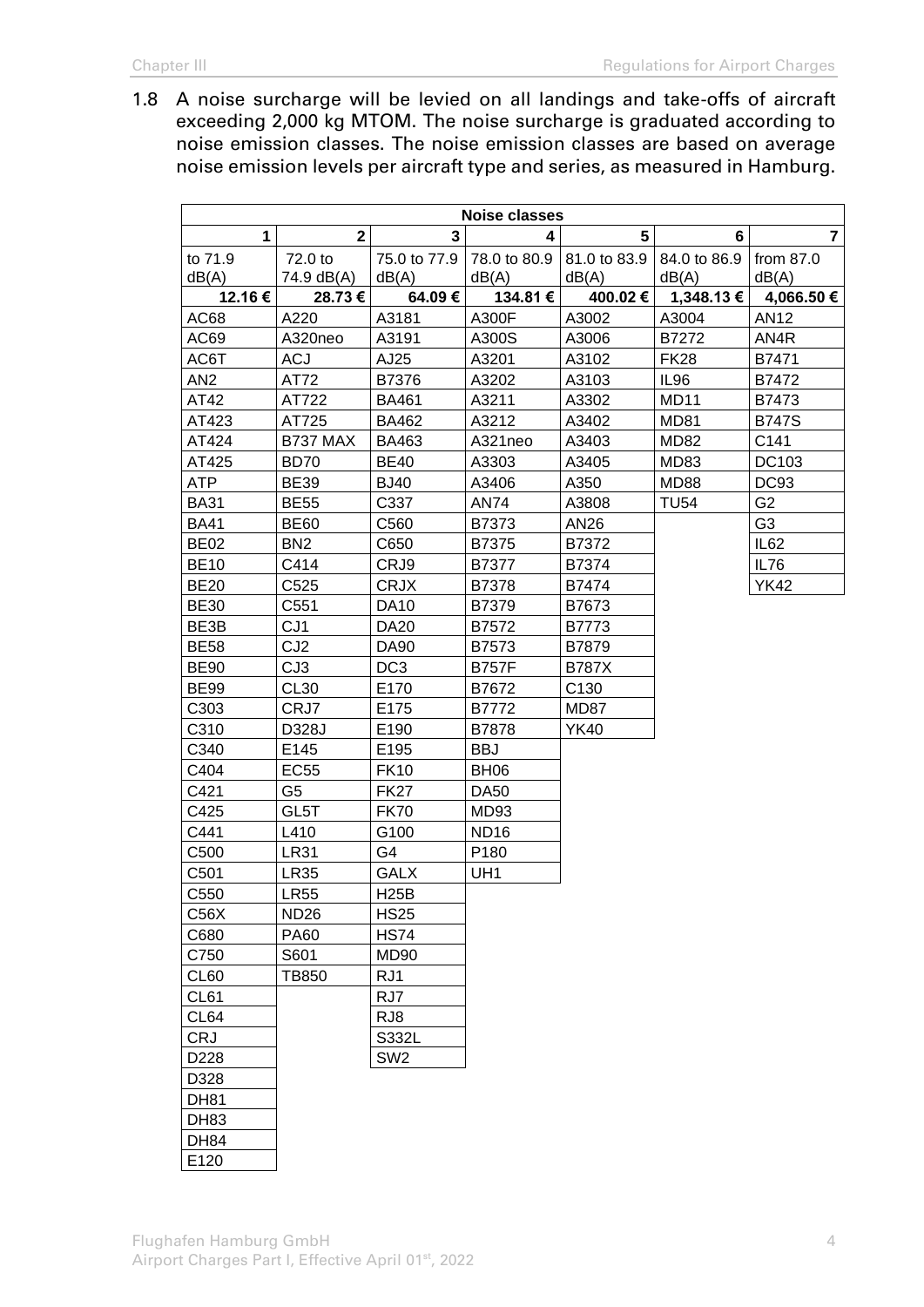| <b>Noise classes</b> |                         |              |                         |              |              |                |  |
|----------------------|-------------------------|--------------|-------------------------|--------------|--------------|----------------|--|
| $\mathbf{1}$         | $\overline{\mathbf{2}}$ | 3            | $\overline{\mathbf{4}}$ | 5            | $\bf 6$      | $\overline{7}$ |  |
| to 71.9              | 72.0 to                 | 75.0 to 77.9 | 78.0 to 80.9            | 81.0 to 83.9 | 84.0 to 86.9 | from 87.0      |  |
| dB(A)                | 74.9 dB(A)              | dB(A)        | dB(A)                   | dB(A)        | dB(A)        | dB(A)          |  |
| 12.16€               | 28.73€                  | 64.09€       | 134.81 €                | 400.02€      | 1,348.13 €   | 4,066.50 €     |  |
| E135                 |                         |              |                         |              |              |                |  |
| <b>EC35</b>          |                         |              |                         |              |              |                |  |
| F <sub>2</sub> TH    |                         |              |                         |              |              |                |  |
| <b>FK50</b>          |                         |              |                         |              |              |                |  |
| G550                 |                         |              |                         |              |              |                |  |
| <b>JU52</b>          |                         |              |                         |              |              |                |  |
| <b>LR40</b>          |                         |              |                         |              |              |                |  |
| <b>LR45</b>          |                         |              |                         |              |              |                |  |
| <b>LR60</b>          |                         |              |                         |              |              |                |  |
| <b>LYNX</b>          |                         |              |                         |              |              |                |  |
| MU <sub>2</sub>      |                         |              |                         |              |              |                |  |
| PA <sub>23</sub>     |                         |              |                         |              |              |                |  |
| PA31                 |                         |              |                         |              |              |                |  |
| <b>PA42</b>          |                         |              |                         |              |              |                |  |
| <b>PA46</b>          |                         |              |                         |              |              |                |  |
| <b>PA46T</b>         |                         |              |                         |              |              |                |  |
| PAY4                 |                         |              |                         |              |              |                |  |
| PAYE                 |                         |              |                         |              |              |                |  |
| <b>PL12</b>          |                         |              |                         |              |              |                |  |
| PRM1                 |                         |              |                         |              |              |                |  |
| <b>SB20</b>          |                         |              |                         |              |              |                |  |
| SF <sub>34</sub>     |                         |              |                         |              |              |                |  |
| <b>SH33</b>          |                         |              |                         |              |              |                |  |
| <b>SH36</b>          |                         |              |                         |              |              |                |  |
| SW <sub>3</sub>      |                         |              |                         |              |              |                |  |
| SW4                  |                         |              |                         |              |              |                |  |
| <b>TB700</b>         |                         |              |                         |              |              |                |  |

For aircrafts of types A319, A320 and A321 with vortex generator a rebate of 10% on the noise surcharge listed under 1.8 will be provided.

The airline has to provide a proof of the technical equipment of the aircraft types A319, A320 and A321 equipped with vortex generators, in order to allocate the aircraft to the respective noise categories.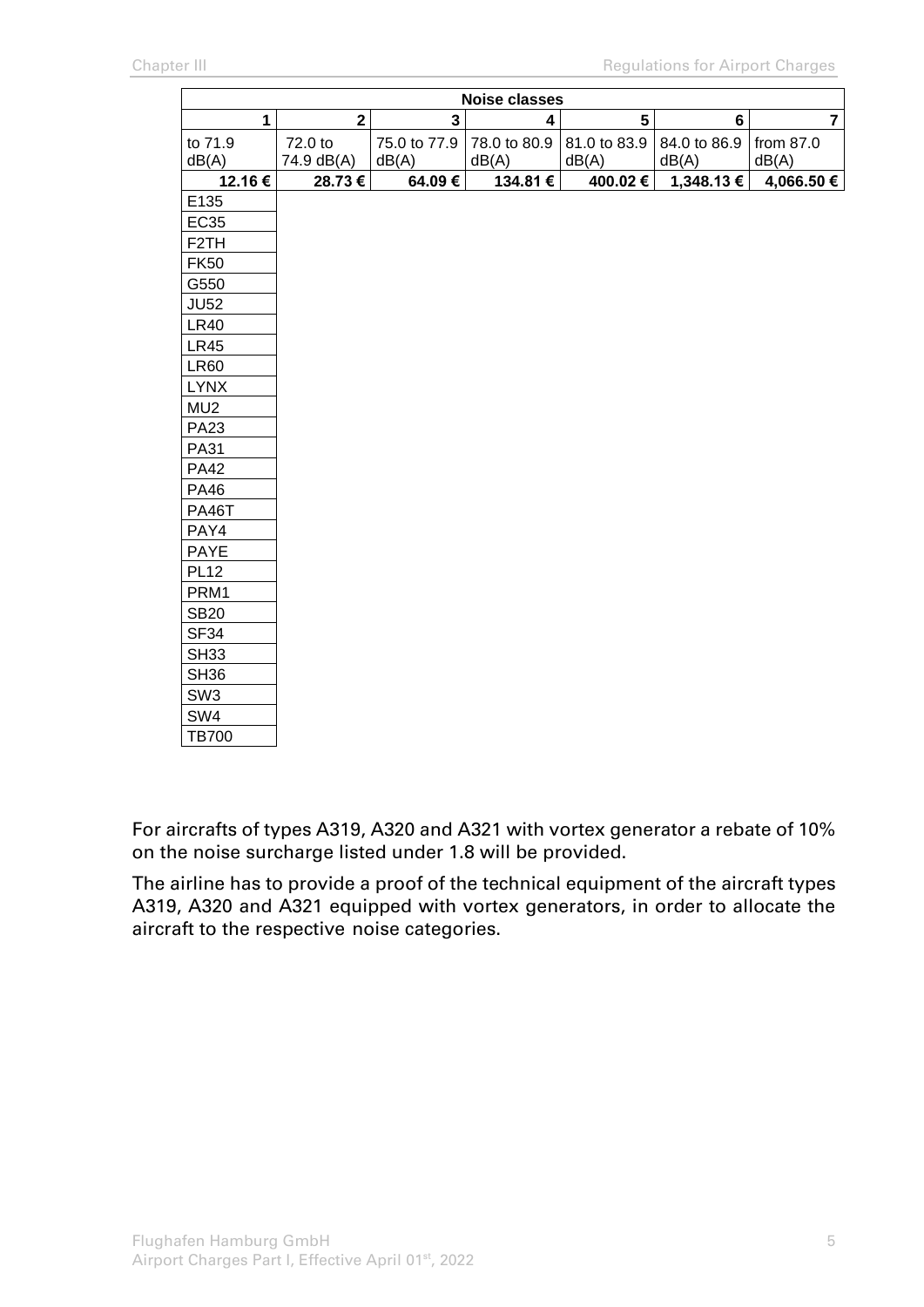Aircrafts which are not listed in the above index (because of not enough measurement results) will be classified subject to ICAO classification and MTOM according the following list:

|            | <b>ICAO-Annex 16 Chapter</b><br>3,6,8,10 or LSL III, VI,<br>VIII, X |      | <b>ICAO-Annex 16 Chapter 2 or LSL II</b><br>and without approval according to<br><b>ICAO Annex 16, or LSL</b> |
|------------|---------------------------------------------------------------------|------|---------------------------------------------------------------------------------------------------------------|
| Lärmklasse | <b>MTOM</b>                                                         |      | <b>MTOM</b>                                                                                                   |
| 1          | lto 30t                                                             |      |                                                                                                               |
| 2          | lto 45t                                                             |      |                                                                                                               |
| 3          | lto 75t                                                             |      |                                                                                                               |
| 4          | lto 165t                                                            | lto  | 5 <sub>t</sub>                                                                                                |
| 5          | lto 260t                                                            | lto  | 15 <sub>t</sub>                                                                                               |
| 6          | lto 320t                                                            | lto  | 45t                                                                                                           |
| 7          | lover 320t                                                          | over | 45t                                                                                                           |

1.9 The charges listed under 1.4 to 1.8 are subject to a surcharge as follows:

| Period         | surcharge |
|----------------|-----------|
| 22:00 to 22:59 | 150 %     |
| 23:00 to 23:14 | 350 %     |
| 23:15 to 23:29 | 400 %     |
| 23:30 to 23:44 | 450 %     |
| 23:45 to 23:59 | 550 %     |
| 00:00 to 05:59 | 700 %     |

1.10 An emission-based charge is levied per take-off and landing.

#### Aircraft with MTOM not exceeding 2,000 kg.

The emission-based charge is a flat 0.2763 EUR per take-off and 0.2763 EUR per landing.

#### Aircraft exceeding 2,000 kg MTOM

The emission-based charge is 1.65 EUR per emission value and landing, and 1.65 EUR per emission value and take-off; in other words, 3.30 EUR per emission value per standardised landing and take-off cycle (LTO). The emission value is the measured amount of nitric oxide equivalent per kilogram emitted by the aircraft.

The relevant details for the aircraft and engine types shall be obtained from a recognised aircraft fleet database.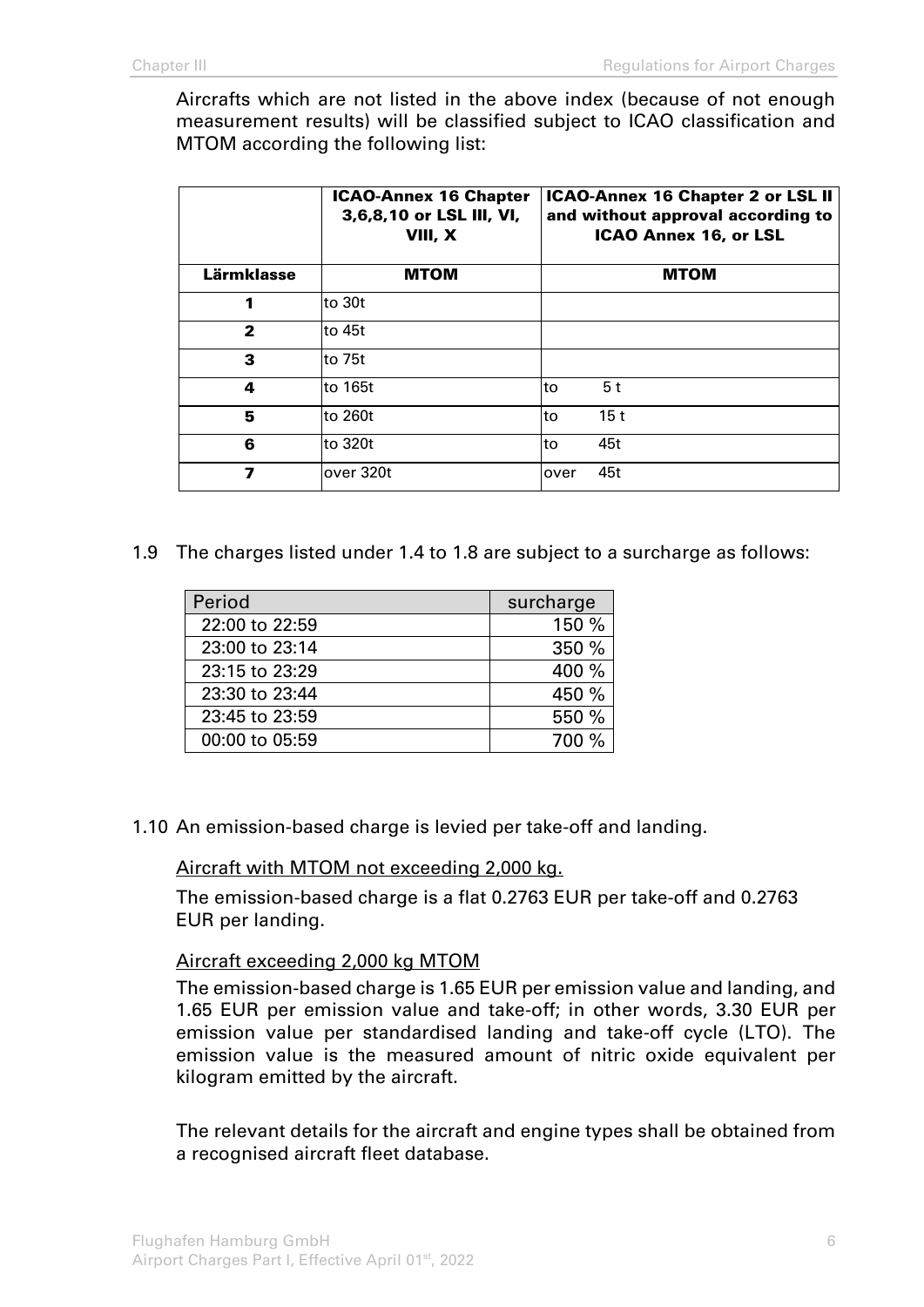To determine the emission value, the ERLIG formula shall be used, based on certified nitric oxide (NOx) and hydrocarbon (HC) emissions per engine in an LTO cycle as specified in the ICAO Annex 16, volume II.

Calculation formula:

NOx, aircraft  $[kg] = (number of engines x \Sigma_{mode} time [s] x fuel consumption)$ [kg/s] x emission factor [g/kg]) / 1000

Should the engine HC emissions per LTO cycle exceed a certified value of 19.6 g/kN, the aircraft's relevant NOx value shall be multiplied by factor a:

 $a = 1$ ; for DpHC/Foo  $\leq$  19.6 g/kN

 $a = (D_{\text{Pic}}/F_{\text{oo}}) / 19.6$  g/kN; for  $D_{\text{Pic}}/F_{\text{oo}} > 19.6$  g/kN with  $a_{\text{max}} = 4$ .

Nitric oxide equivalent (= emission value) of an aircraft =  $a \times NOx$ .

The emission value is factored in up to three decimal places.

The basis for determining the emission value is provided by the ICAO database for turbofan and jet engines and the FOI Swedish Defence Research Agency database for turboprop engines.

If these emissions databases have either no entries, or varying entries, for a particular type of engine, the highest value listed shall be taken, regardless of the specific deployment criteria.

If an engine is not listed in any of the available emissions databases, and no standard engine can be used for calculation, the engine will be assessed according to the Deutsche Zentrum für Luft und Raumfahrt (German Aerospace Center or DLR) study from 28 February, 2005.

The airport operator must be informed without delay of any increase or reduction in the emissions value of an aircraft, based on AFM, ICAO certificate or manufacturer certification.

Aircraft movements for which increased emissions values are determined at a later date may be subject to surcharges; reduced values shall be taken into account for calculations as soon as possible once documentary evidence has been provided and verified. Reductions cannot be backdated and no refunds will be issued.

Should there be no engine information available for an aircraft, or contradictory information, the highest known emissions value for this aircraft type shall be used.

Should no emissions value be available at the time of invoicing, the emission-based charge per take-off and per landing shall be 10% of the charges according to 1.4.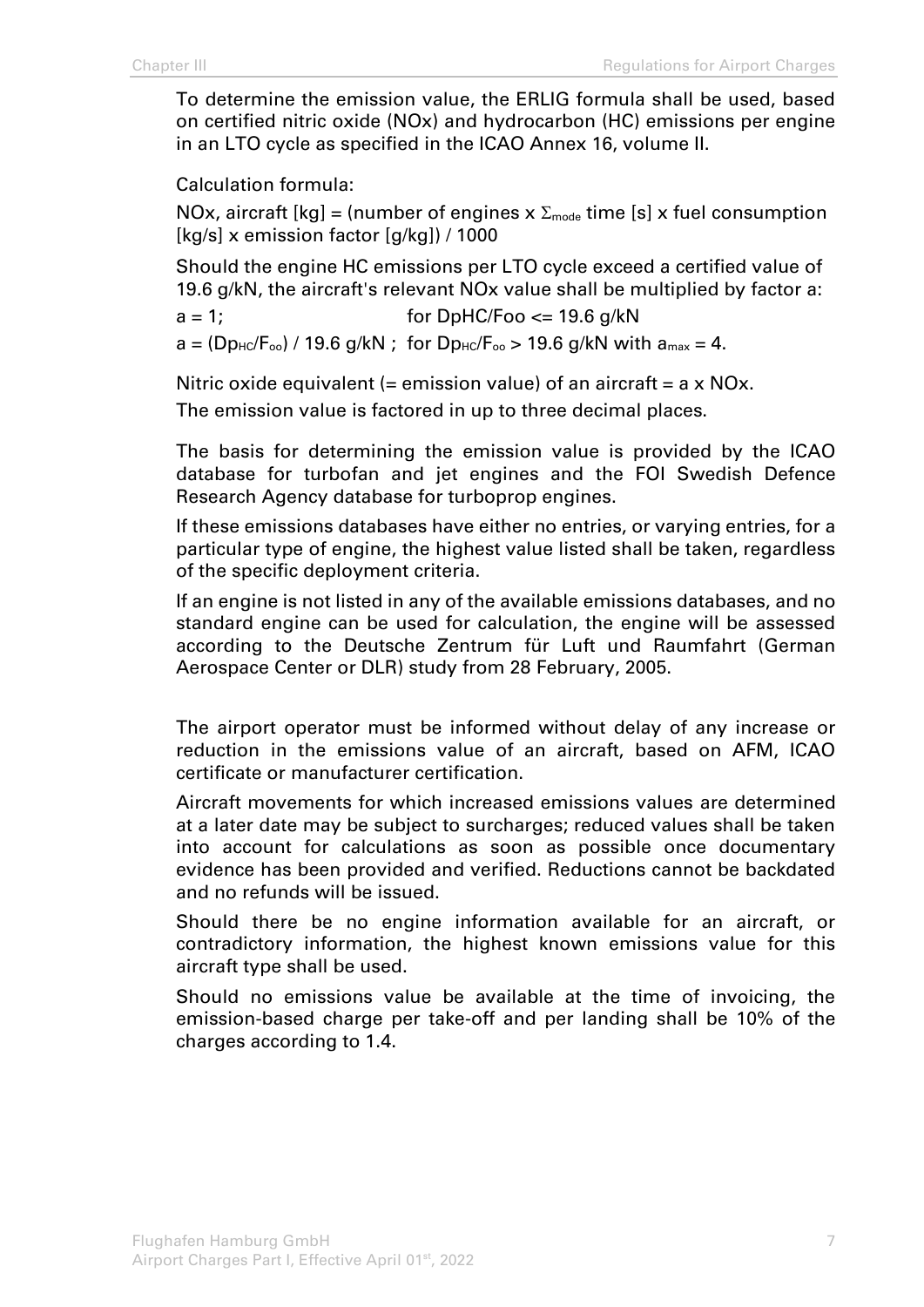#### 2 Passenger Charges

- 2.1 For commercial aviation a passenger charge is levied in addition to take-off charges.
- 2.2 The passenger charge (per passenger on board the aircraft at take-off) is as follows:

for flights to airports within the Federal Republic of Germany

| for local boarding | <b>EUR 9.52</b> |
|--------------------|-----------------|
| for transit        | <b>EUR 6.66</b> |

for flights to airports outside the Federal Republic of Germany and within the European Union or to airports within Iceland, Norway, Switzerland or Great Britain

|                                                    | for local boarding | <b>EUR 9.52</b>  |
|----------------------------------------------------|--------------------|------------------|
|                                                    | for transit        | <b>EUR 6.66</b>  |
| for flights to airports outside the European Union |                    |                  |
|                                                    | for local boarding | <b>EUR 11.30</b> |
|                                                    | for transit        | <b>EUR 7.90</b>  |
|                                                    |                    |                  |

- 2.3 Transit passengers are passengers, who interrupt their travel by air in Hamburg Airport and proceed with the same aircraft as upon arrival.
- 2.4 Children under the age of 2 years without assigned seats on the aircraft are not included in calculating the passenger charge.

#### 3 Terminal Charges - GAT

- 3.1 For usage, by crew and passengers, of the passenger facilities in the General Aviation Terminal, a terminal charge will be levied. A passenger charge is not levied for the General Aviation Terminal.
- 3.2 The terminal charge will be levied after every landing according to the aircraft's MTOM, regardless of the services actually used. The following charges apply:

| <b>EUR 13.04</b>  | 2,000 kg MTOM            | up to |
|-------------------|--------------------------|-------|
| <b>EUR 33.26</b>  | 5,700 kg MTOM            | up to |
| <b>EUR 46.85</b>  | 14,000 kg MTOM           | up to |
| <b>EUR 59.34</b>  | 20,000 kg MTOM           | up to |
| <b>EUR 116.25</b> | more than 20,000 kg MTOM |       |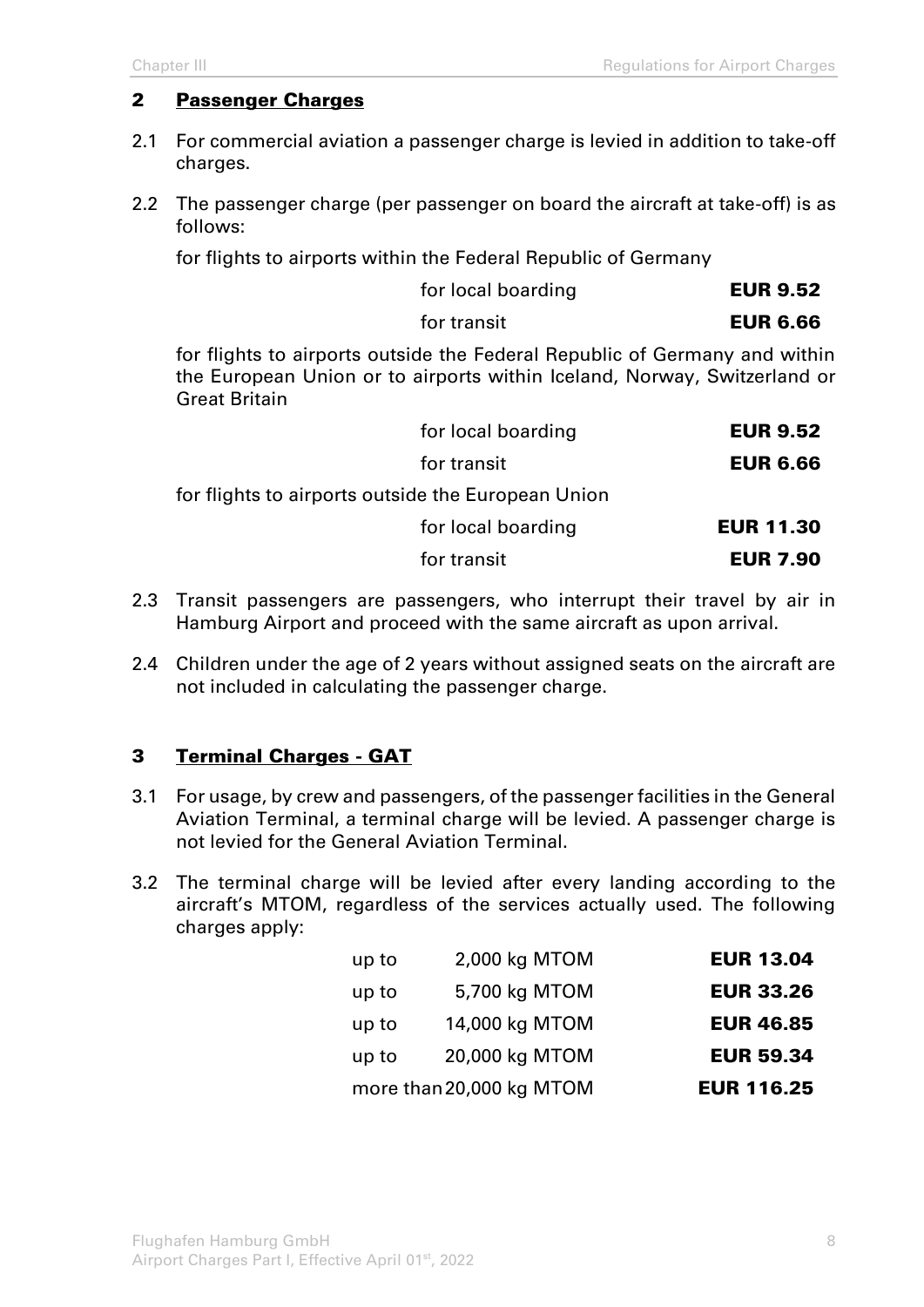#### 4 Positioning Charge

- 4.1 A ground rent ("Positioning Charge") is to be paid to the Airport for the parking of aircraft.
- 4.2 The positioning charge is calculated based on the licensed MTOM of the aircraft. - see 1.3 -
- 4.3 A positioning charge will not be levied for the time period between 11:00 p.m. and 4:59 a.m.

#### 4.4 Daily Parking

The positioning charge per 15 minutes for each individual position occupation (or part thereof) is as follows:

| up to 3,000 kg MTOM                               | <b>EUR 0.3867</b> |
|---------------------------------------------------|-------------------|
| from $3,000$ kg to $5,000$ kg MTOM                | <b>EUR 0.6078</b> |
| from 5,000 kg to 7,000 kg MTOM                    | <b>EUR 0.8288</b> |
| over 7,000 kg MTOM (per 1,000 kg or part thereof) | <b>EUR 0.1106</b> |
| There is a minimum positioning charge of          | <b>EUR 4.25</b>   |

#### 4.5 Long-term Parking

On Apron two a rental contract may be concluded between the aircraft operator and the Airport operator for parking of aircraft with a wingspan of less than 24m which do not require ground handling services.

| <b>MTOM</b>                        | <b>Monthly Charge</b> | <b>Annual Charge</b> |
|------------------------------------|-----------------------|----------------------|
| up to 3t                           | EUR 489.30            | EUR 4,195.07         |
| up to 5t                           | EUR 612.46            | EUR 5,237.49         |
| up to 7t                           | EUR 654.83            | EUR 5,612.04         |
| over 7t (per t or part<br>thereof) | <b>EUR 83.60</b>      | EUR 718.15           |

## 5 Hangar Charge

- 5.1 An hourly ground rent ("Hangar Charge") is to be paid to the Airport for the storage of aircraft in hangars at the Airport. The amount of the ground rent (Hangar Charge) is calculated according to:
	- the licensed Maximum Take-Off Mass (MTOM);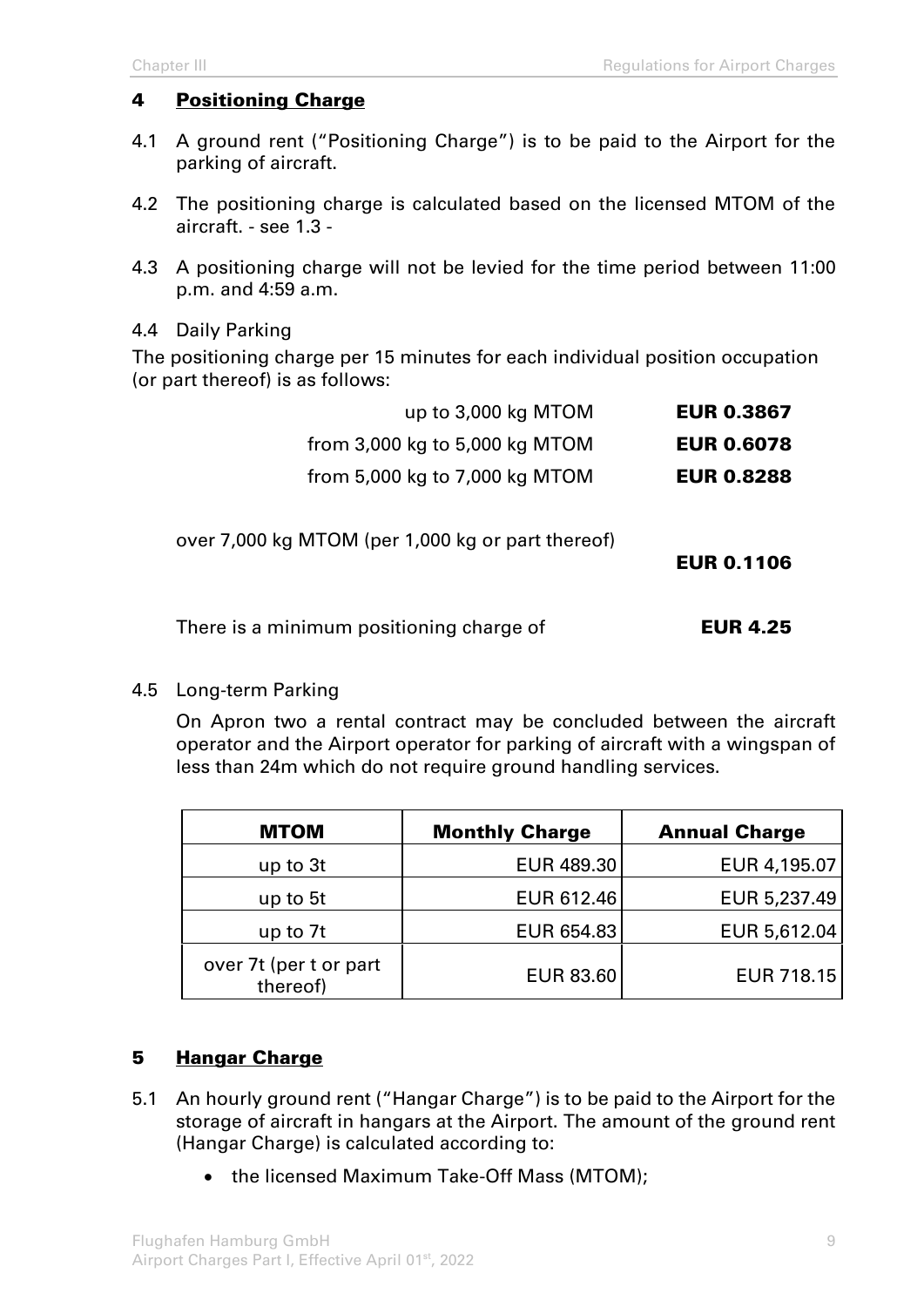- the duration of storage;
- the Hangar;
- the time of year.

The ground rent (Hangar Charge) per hour (or part thereof) for the storage of aircraft of all types is published in the Charges for extra Services

5.2 The minimum billing period of time for the storage of aircraft per Hangar is 8 hours.

#### 6 Security Charge

In addition to the landing and passenger charges, a security charge shall be paid. The security charge is to cover costs incurred as a result of the requirements of the Act on Aviation Security ("Luftsicherheitsgesetz") and the European Union directives for security in civil aviation.

The security charge is calculated according to the number of passengers on board an aircraft at take-off.

Children under the age of 2 years without assigned seats on the aircraft are not included in calculating the passenger charge.

No security charge will be levied for passengers who are checked in at the GAT.

The security charge is as follows: EUR 1.27

#### 7 PRM-Charge

In addition to the landing and passenger charges, a PRM-charge shall be paid. The PRM-charge is to cover costs incurred as a result of the requirements of the European Union directives concerning the rights of disabled persons and persons with reduced mobility when travelling by air.

The PRM-Charge is calculated according to the number of passengers on board an aircraft at take-off.

Children under the age of 2 years without assigned seats on the aircraft are not included in calculating the passenger charge.

The PRM charge is as follows: **EUR 0.30**